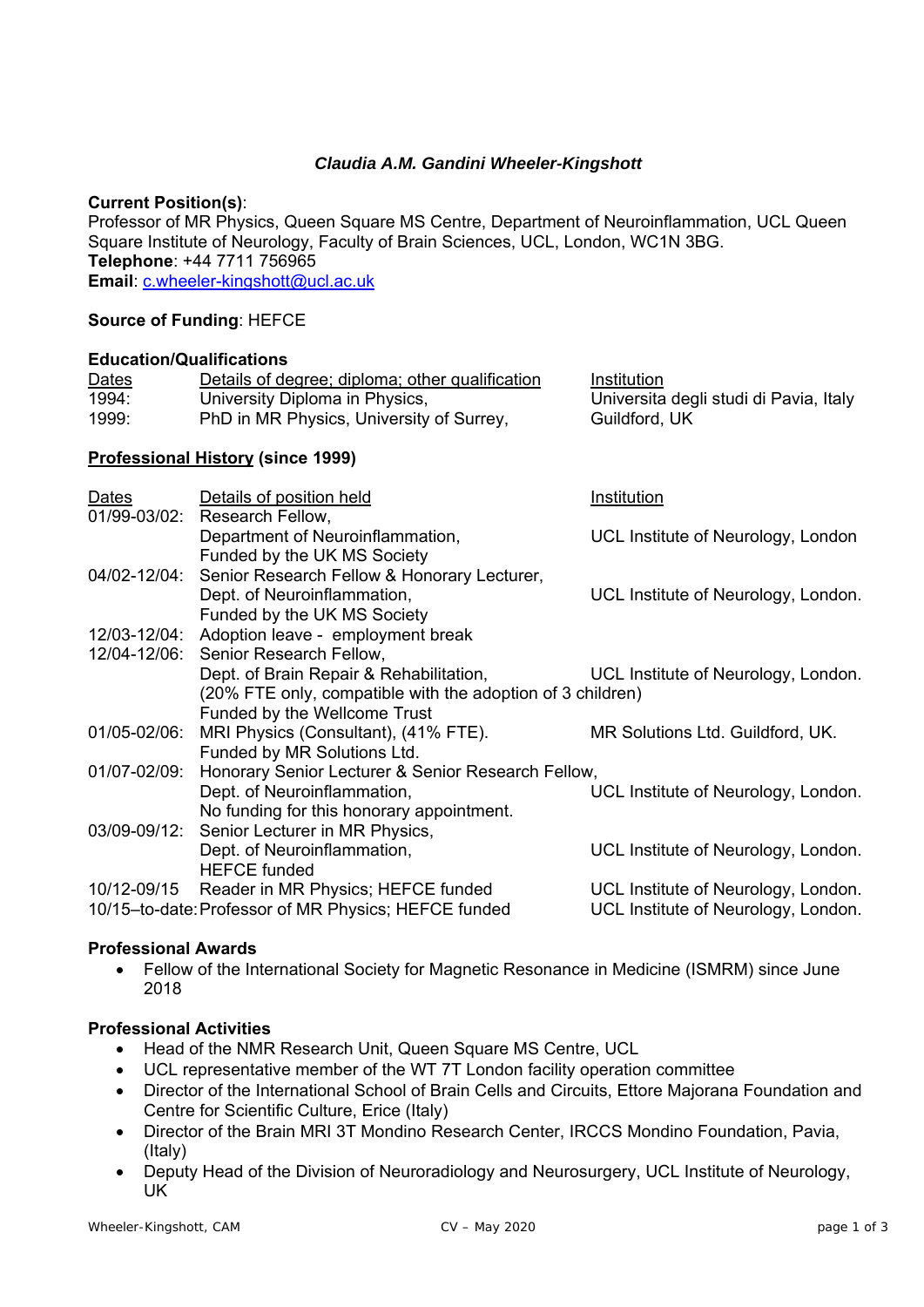- Member of the ad hoc committee for Women in ISMRM (2018-ongoing)
- Member of the Board of Trustees of the International Society for Magnetic Resonance in Medicine (ISMRM, 2015-2018)
- Co-editor of Functional Neurology (2013-2016)

# **Grants**

- UCL GCRF (2021): "Pneumonia diagnostic support system using AI and lung ultrasound portable probes: COVID-19 versus other bacterial lung diseases". £99,714. PI: CAM Wheeler-Kingshott
- MRC (2019-2023): "A 5 year prospective follow-up clinical and imaging investigation of demyelinating clinically isolated syndrome (CIS)". £998,027. PI: A Toosy. Co-Is: CAM Wheeler-Kingshott, O Ciccarelli.
- BRC (2019-2021): "In vivo sodium quantification system (SQS) using MRI". £195,455. PI: CAM Wheeler-Kingshott
- UK MS Society (2017-2021):"Advanced MRI to investigate progression in MS". £366,687.00. PI: CAM Wheeler-Kingshott
- European Commission (Horizon2020 programme) (2015-2021): "CDS-QUAMRI: A Clinical Decision Support system based on Quantitative multimodal brain MRI for personalized treatment in neurological and psychiatric disorders". £2,400,000 (UCL: £400,000). UCL-PI: CAM Wheeler-Kingshott.
- Wings for Life. "The sensitivity of intracellular sodium accumulation to tissue damage in spinal cord injury: a multi-parameter study". 2015-2021. €280,000. **PI**: Claudia Wheeler-Kingshott.

# **Research activities**

Professor of magnetic resonance physics at the University College London Institute of Neurology (UCL IoN, London, UK) and at the University of Pavia (UNIPV, Italy), she has gained international recognition for her ground-breaking research on translational MRI to study microstructural and functional properties of the central nervous system (CNS). She has developed highly-innovative brain and spinal cord imaging techniques, published in seminal research articles placing her in a leading position world-wide as a prominent MR physicists in neurology. Graduated in Solid State Physics at the University of Pavia in 1994, she moved to the UK where she achieved her PhD in MR Physics at the University of Surrey. In 1999 she joined the NMR Research Unit, Queen Square Multiple Sclerosis Centre at the UCL Queen Square IoN where she based her academic career. Here, she soon developed the ZOOM technique for diffusion imaging of the spinal cord, now recognised as a key step change in spinal cord imaging. She strived to establish her track record, developing national and international collaborations always with the aim of promoting quantitative imaging biomarkers of the CNS and their translation to the clinics. In this context, Claudia's group works on implementing multi-modal imaging to understand mechanisms of normal and pathological brain and spinal cord, including microstructural techniques, functional MRI, spectroscopy and sodium imaging. Applications are in the field of inflammatory and neurodegenerative diseases (Multiple sclerosis at UCL and Alzheimer disease at UNIPV). She has recently published the first ever worldwide implementation of using sodium imaging to access brain function. Recent work sees Prof Claudia involved in promoting also cross-fertilisation between fields and across scales because she believes that MRI cannot unleash its true potential unless we cross bridges towards other biophysical disciplines.

# **Research group**